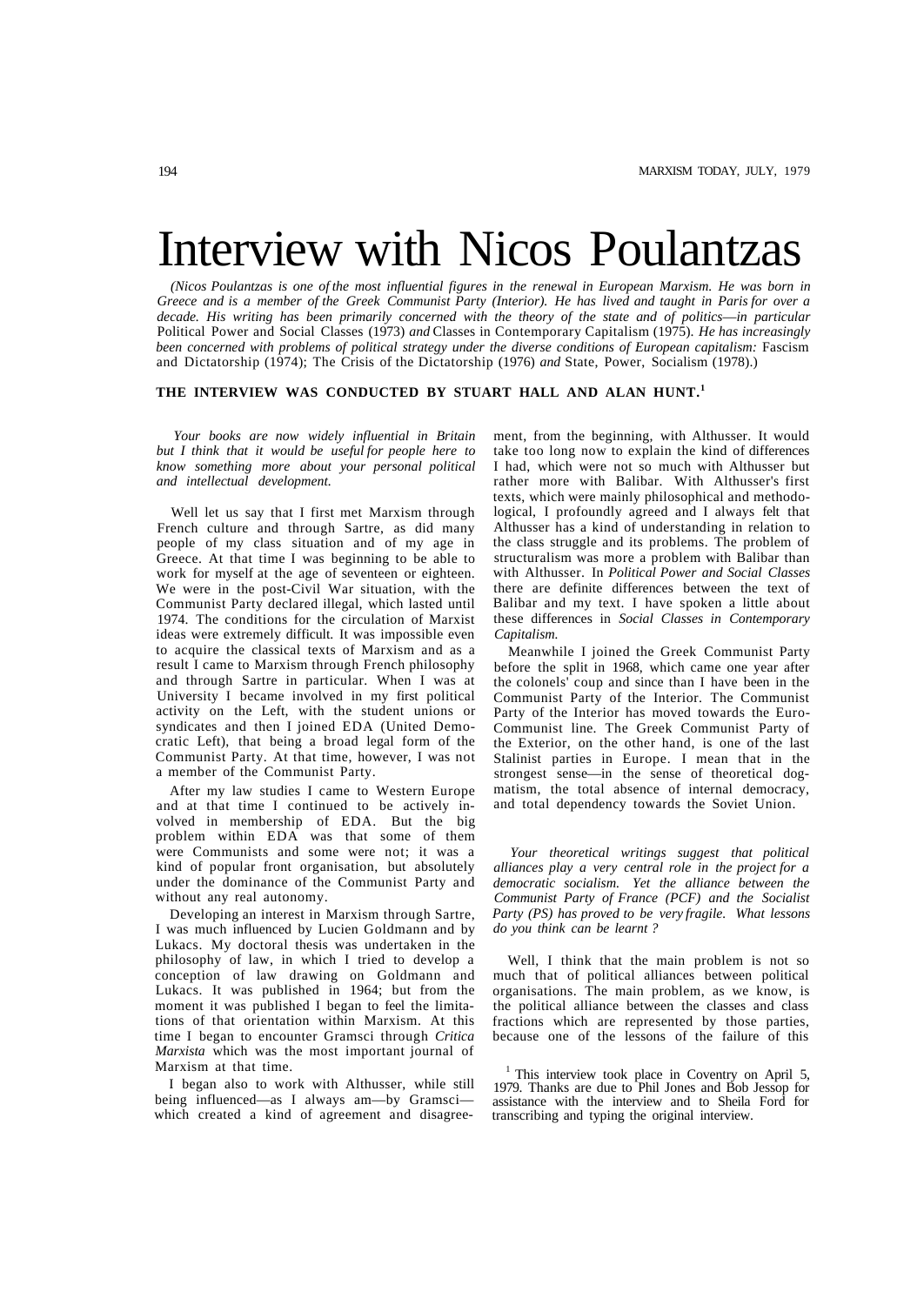alliance in France is exactly that it has mainly been seen and constructed as an alliance from the top. One cannot say it was a pure electoral alliance: it was not, because the "Common Programme of the Left" is a very significant fact in the history of the European Left. It was not a pure conjunctival electoralist type of alliance; but nevertheless it was very significant that neither of these parties tried to found this alliance in the base—that is, amongst the masses—by creating common organisations. We had some type of common actions in some organisations, between those organised by the parties and the trade unions, but we never achieved an original or specific type of organisation at the base which could crystallise this type of alliance. This was also a traditional failure of the "popular front" type of alliance. In the Third International strategy, Dimitrov was always saying that we must have specific types of base organisation, crystallising this type of alliance. This was not achieved during that period, nor has it been achieved by the Communist Party of France or the Socialist Party. But nevertheless your question goes much further. I think that the realisation of this type of alliance is only possible, given a change within the Communist Parties themselves. It is very clear that as long as you are working with the conception of the "dictatorship of proletariat" you are not going to be able to make a durable alliance with a partner who knows he is going to be eliminated during the transition to socialism when that dictatorship is implemented. So I think that revolutionary strategy towards democratic socialism requires the changes that have occurred in some Communist Parties of Western Europe and this is one of the conditions for achieving new forms of political alliance.

Now we come to the problem of Social Democracy, which is a very specific problem and which demonstrates that this question of alliances has much to do with the actual conditions of the specific country; and consequently that we must be cautious about making generalisations because we see that Social Democracy plays quite different political roles in the different countries in which it exists. For example, I do not see any possibility of political alliances with the type of Social Democracy you have in West Germany, or in Sweden. The situation is different in countries where Social Democracy is not a governmental party, as it has not been for many years in France. Then, in the present structural crisis of capitalism, we can see a shift of Social Democracy towards the Left and this is one of the conditions for a more durable alliance between the Communist Party and the Socialist Party. I do not think we can speak of Social Democracy in general any more, given this structural crisis of capitalism. We cannot find, I think, a general tendency of the bourgeoise to employ

Social Democracy as a solution to the crisis. Nor does the bourgeoisie have the economic power in all societies to offer to the working class the types of compromises that are needed for Social Democracy to have its political function fulfilled when it is in government, especially in the context of the austerity programmes we have now in Europe. It is not clear at all that a social democratic solution, which involves compromises with the working class. can be realised by the bourgeoisie through Social Democracy in the particular circumstances of each individual country in Europe. In these circumstances Social Democracy does not have any other solution than alliance with the Communist Party. In this specific type of situation (which is very different from the other types of situation) you find the integration of Social Democracy in the governmental apparatus, as in West Germany. I do not wish to comment on the situation in Britain but in Germany it is a very peculiar situation because Germany plays a dominating economic role in the Common Market, and so it still has possibilities of compromise with its working class. This is not the case at all in Italy or France and most probably also not the case in Spain. We should not speak nowadays, given the structural crisis of capitalism, of Social Democracy in general.

## *Do you think this means that there is no longer a problem of "reformism" in general for the Left?*

No, I do not mean that; especially given the double character of the Social Democracy—that is, on the one hand trying to achieve a modernisation of capitalism but nevertheless, on the other, having deep roots in the working class. The problem confronting Social Democracy is to make the combination of the two; and given the structural crisis of capitalism, the inter-imperialist contradictions, and the uneven developments, the situation of Social Democracy in Europe is extremely different from one country to another. This game can be played in economically dominant countries in Europe like West Germany, and Sweden; but it cannot be played by Social Democracy in France or in Italy. In such conjunctures I think that one of the solutions for the Social Democratic parties is the left turn towards an alliance with the Communist Parties.

*You have already mentioned the question of Euro-Communism. It is becoming increasingly apparent that Euro-Communism is not a single phenomenon but that there are a number of diverse trends within what is called Euro-Communism. Do you think that it is helpful to distinguish between trends that can be labelled left and right ?*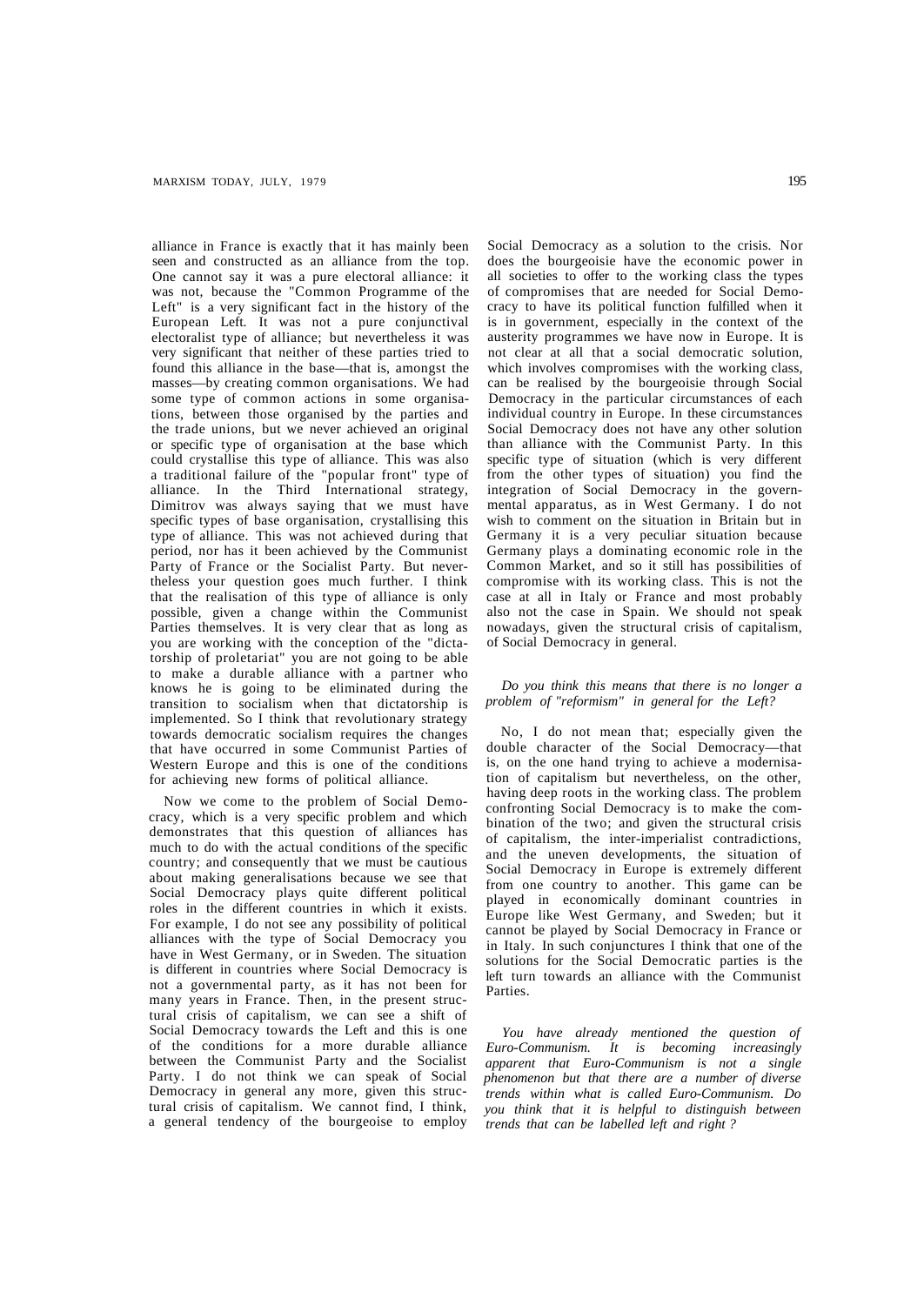We speak here of general tendencies and one must not first personalise and then make a fetish of this distinction in a phenomenon which is relatively new. Now, in the strategy of the Third International, which was a strategy of dual power and frontal smashing of the state, the problem of reformism was in some sense a clear and an easy one. Everything was "reformist" which did not lead to the creation of dual power and achieving the possibilities of a frontal clash with the state. Now, when we speak of a democratic road to democratic socialism, such a strategy must not only profoundly transform but also maintain forms of representative democracy and forms of liberties (what we have called for a long time "formal liberties" but which are not just "formal"). This representative democracy must, at the same time, go hand in hand with the creation of direct democracy at the base. But the first point is important; if we can no longer speak of a sudden clash with the state but of the maintenance of and profound deepening of institutions of representative democracy under socialism, then the distinction between reformism and a revolutionary road becomes much more difficult to grasp, even if nevertheless it continues to exist.

It is very clear that in Euro-Communism you can find the reformist tendency and in this sense I think one can speak of a left wing and of a right wing Euro-Communism. For example, I think that when Elleinstein speaks of a gradual, peaceful, legal, progressive revolution, this is exactly the classical Kautskian way of posing these questions. But what would be the proper distinction between a left wing and a right wing Euro-Communism ? There are a number of them. First of all, the question of the importance given to direct and workers' council democracy, which has always been a decisive continuum between reformist and a revolutionary road to socialism. Left wing Euro-Communism gives a much greater significance to rank and file democracy. The second one is the types of ruptures and the types of transformation envisaged in the very state itself: because even if we do not speak about "smashing the state", nevertheless left Euro-Communism is very conscious of the problem of the necessity of radical transformation, not only of the ideological apparatuses of the state but also of the repressive apparatuses themselves: whereas right wing Euro-Communism tends to see those apparatuses more or less as neutral apparatuses and consequently does not attach the same importance to their transformation. Left Euro-Communism retains the insistence on the moment of rupture in the state itself. It does not speak of a gradual progressive transformation of the state. It is very conscious that there will be a decisive turning point, which is not going to be a civil war but is nevertheless going to be a profound crisis of the state, with a shift in the balance of forces inside the state itself. Right wing Euro-Communism does not examine this alternative very seriously. To be concrete whenever I have read Carrillo I have seen more right wing Euro-Communism positions and whenever I have read Ingrao of the PCI I have found more left wing Euro-Communism positions.

I think more and more that Euro-Communism is a specific phenomenon of *advanced* capitalist social formations. The whole problematic of the democratic road to socialism, of the revolutionary road to democratic socialism, is closely related to the specific stage of capitalist development.

*For you and for us the Italian experiment of the "historic compromise" is of enormous importance. Now in such a situation what sort of importance do you attach to the need for the establishment of some kind of national consensus ?* 

I do not have much confidence in this conception of national consensus. The Italian Communists themselves have never presented the historical compromise as a type of transition to socialism. Sometimes they have come close to saying this, but most of the time they have presented it as a specific strategy in a specific conjuncture in Italy; they have not presented it as a general model for the transition to socialism. Now, we have a second question, which is the famous question posed by Berlinguer after the Chile coup, about the importance of a broad national consensus. Well, I am very dubious about this position. There is a kind of analysis that derives from the Gramscian tradition and which is one of the most disputed points in Gramsci, where he suggests that the working class can have an ideological and political hegemony *before* achieving political power. To me the question of national consensus must be seen much more in the *process* of democratic socialism rather than as a *pre-condition*  of democratic socialism itself. To say that one needs 80 per cent of the people in order to create the unity necessary for a left government is a contradiction in terms.

*You yourself are a member of the Greek Communist Party of the Interior and perhaps we can now turn our attention to the situation in Greece. In last year's elections the alliance in which your party participated, suffered a serious electoral setback, particularly at the hands of the orthodox Greek Communist Party. What is your analysis of this experience and how do you account for the attraction of the oppositionist strategy of the orthodox party ? What lessons can you derive from this?* 

Well there are some general reasons and there are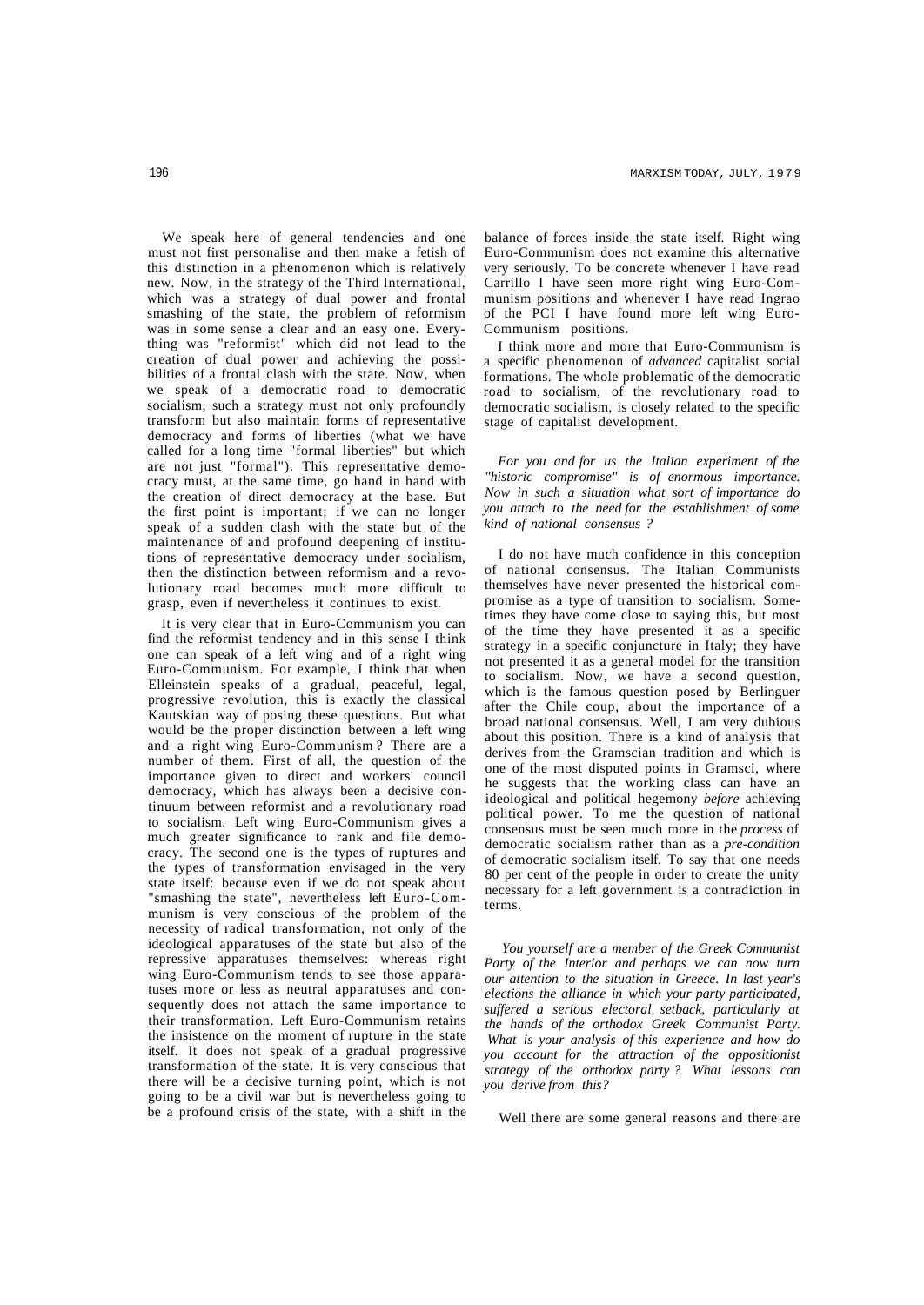reasons which have to do more specifically with Greece. The general reasons have to do with the insufficient analysis and insufficiently coherent strategy within Euro-Communism itself. If the Euro-Communist turning point is taken by a constituted Communist Party, there is no possible contestation of this turning point, apart from that by the extreme left. But if you have a situation of a split, with the majority of the party being in an orthodox position, the lack of sufficient analysis of revolutionary strategy on the part of Euro-Communism becomes much more critical when you have to cope with the dogmatic fractions of the party. Then we have reasons which have to do very specifically with Greece and which are linked to the question of the Greek Civil War. I refer to the whole imagery and symbolic position of revolution during the Civil War. It has been the Communist Party of the Exterior, most of whose members were very active in the Civil War and who were exiled in other countries and have come back after 1974, which has been best able to mobilise this popular imagery of the Civil War. Let us say that they have succeeded in what Lister failed to do in Spain because exactly as I said before—Carrillo has been able to make the turning point towards Euro-Communism in the Communist Party itself. It also has to do with the social conditions in Greece.

The Greek working class is a very feeble working class because most of Greek capital is not indigenous capital, it is a bourgeoisie rooted in the Mediterranean area and big shipping capital and so on. So the Greek working class does not have a very high level of class consciousness. You very rarely find in Greece a family where father and son are workers. We have a high social mobility into the petty bourgeoisie. We have some of the working class who become petty bourgeois and who migrate and become agents of the international Greek bourgeoisie. Either they come here to London and work in the shipping companies or they go to America. To me there is a feebleness of the Greek working class which has a relationship to the success of dogmatism in Greece nowadays. And of course it has to do with the errors of the Greek Communist Party—for example, the fact that, for long, we have tried to seek the official approval of the Soviet Union—not being able to make real criticisms of the Soviet Union and not being able to make a real alliance for the democratic road to socialism, because we hoped that the Soviet Union would choose between the two parties! This has been a very negative factor in the development of the Greek Party of the Interior.

*Can we turn to some theoretical questions ? It seems as if there has been at some point a quite decisive turn* 

*with respect to Leninism. Would you like to comment on that ?* 

That is absolutely true. I think that if there is a turning point it has been expressed in my book *The Crisis of Dictatorships* and it comes from very definite positions I took during the period of the Greek dictatorship. During that period we had two lines in the Greek Communist Party of the Interior. The one was the line of a (violent or less violent) frontal opposition to the dictatorship regime of external frontal opposition. The other line was one that thought that one could employ or utilise the internal contradiction between the fractions of the dominant class and the internal contradictions of the military regime.

After six or seven years of dictatorship I began to grasp theoretically and politically that these conceptions of the military dictatorship were associated with some views held by Marxists about the state itself. The state is seen as a kind of closed place which can be taken only by an external type of strategy, whether it be the Leninist frontal type of strategy or the Gramscian type of encircling of the state. In its place I began to think of the state as a condensation, a relation of forces, I developed this idea in *Classes in Contemporary Capitalism.* At the same time I was beginning to see the significance that this could have for the strategy of opposition to the military regimes. Also I began to apply this conception of the state to the problem of the transition to socialism, which became clearer in my last book. *State, Power, Socialism.* It is clear to me that there is a crisis, and that crisis involves Leninism as such.

I think that the position with regard to Lenin is not exactly what my position is towards Leninism. I do not think that one can simply say that Lenin was only right with respect to the Soviet Union. I think one of the big insights of Lenin, as a strategist, and in which I believe, is not Leninist centralism, it is that Lenin was a convinced supporter of the rank and file and of the direct democracy of the Soviets. The thing that Rosa Luxemburg opposed in Lenin was not that he was too much of a centralist, or too oppressive toward the working class; it was much more that he crushed all the institutions of representative democracy and left only the institution of direct democracy of the Soviets. I think this is the Lenin that we can still employ. This is the Lenin of *The State and Revolution,* which is the most important Lenin. I think this is the positive aspect of Lenin.

The negative aspect involves the whole question of the application and the theorisation of the dictatorship of proletariat which revolves around the total smashing of representative democracy. It is not true to say that Lenin was not able to do anything else because of the conditions of the civil war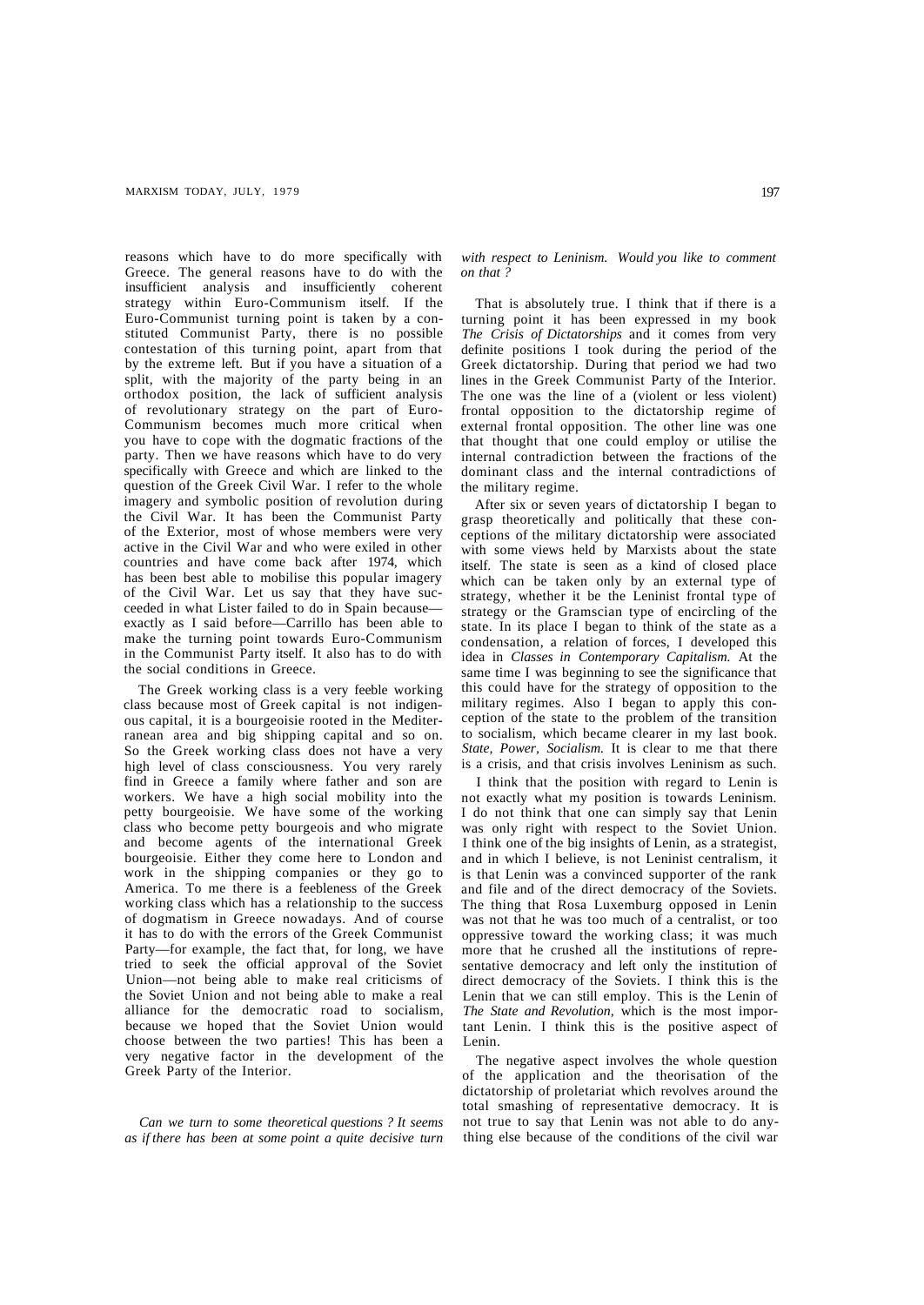in the Soviet Union; nor that he could not do otherwise because of the different trends within the party. I think that there are some theoretical elements in Leninism itself that were related to both the situation during Lenin's period and afterwards under Stalin. There were definitely elements of centralisation and a conception of the party as bringing consciousness to the working class from the outside. This includes *What Is To Be Done ?* which is an aspect of Leninism in which I do not believe any more. Further, I think that this conception of the party leads directly to the conception of "the State Party" and then to

*Can we return to the question of Althusser. In*  Fascism and Dictatorship *you make this specific criticism of Althusser, that he does not give the class struggle the place it deserves. Is it possible in Marxist structuralism of the Althusserian kind, to give the class struggle the place it deserves ?* 

In the way you posed the question, you have already given the answer, because you have spoken of structuralism. I have not. You would have to accept, first of all, that there is a global Althusserian conception, which I do not believe myself; most of us had so many differences between Balibar, Althusser and myself, not to mention others; we had huge differences at the beginning.

For Althusser himself, or what one can still retain from Althusserianism, I think that the problematic of structuralism is a false problematic applied to the basic guide lines of Althusserian thought. I do not think that it is true that Althusser, in his epistemological guide lines really has—in the theoretical conception itself—an absence, due to a theoretical impossibility, of history and of class struggle. I think there is a problem in this respect with Balibar, but not even with all of Balibar. So I would say that structuralism has not been the very essence of Althusserianism but it has been the *malade infantile.* There are some remnants of structuralism in Althusser and in the rest of us, in the theoretical conjuncture in which we were working; it was structuralism against historicism; it was Levi Strauss against Sartre. It has been extremely difficult for us to make a total rupture, from those two problematics. We insisted that for Marxism the main danger was not structuralism but historicism itself, so we directed all our attention against historicism—the problematic of the subject; against the problematics of Sartre and of Lukacs, and as a result we "bent the stick"; and of course this had effects in our theory itself. For example, it has had effect in my books in the distinction  $\overline{I}$  made between "structures" and "practices" in *Political Power and Social Classes* which I did not pursue afterwards in

*Social Classes in Contemporary Capitalism.* 

The remark I made in *Fascism and Dictatorship*  with reference to Althusser concerned the ideological state apparatuses; it was a reproach I made to Althusser in the specific context of the discussion of the ideological state apparatuses and not a reproach about the core of the problematic with which we were then concerned. So  $\overline{I}$  would still stand by the critical role of Althusserianism rather than with the substantive analysis.

*Much of your writing has been directed towards questions of the state and of politics, based upon the concept of "relative autonomy". What is your assessment of the capacity of a theory based on a concept of "relative autonomy" to grapple with the problems of the specificity of the state and of politics ?* 

I will answer this question very simply because we could discuss it for years. It is very simple. One must know whether one remains within a Marxist framework or not; and if one does one accepts the determinant role of the economic in the very complex sense; not the determination of forces of production but of relations of production and the social division of labour. In this sense, if we remain within this conceptual framework, I think that the most that one can do for the specificity of politics is what I have done. I am sorry to have to speak like that.

I am not absolutely sure myself that I am right to be Marxist; one is never sure. But if one is Marxist, the determinant role of relations of production, in the very complex sense, must mean something; and if it does, one can only speak of "relative autonomy" —this is the only solution. There is, of course, another solution, which is not to speak of the determinant role of the economic at all. The conceptual framework of Marxism has to do with this very annoying thing which is called "relations of production" and the determinant role of relations of production. If we abandon it then, of course, we can speak of the autonomy of politics or of other types of relations between politics and economics.

*But I suppose that one way of staying somewhere within the Marxist framework for understanding the relation between politics and economics without attempting to derive one from the other, even in a very complex way, is to posit the notion of "the conditions of existence" which one practice forms for another. What do you think of this alternative ?* 

For example if one talks not of relative autonomy; but of "conditions of existence"; such a position does not escape the difficulty; all that it achieves is

statism.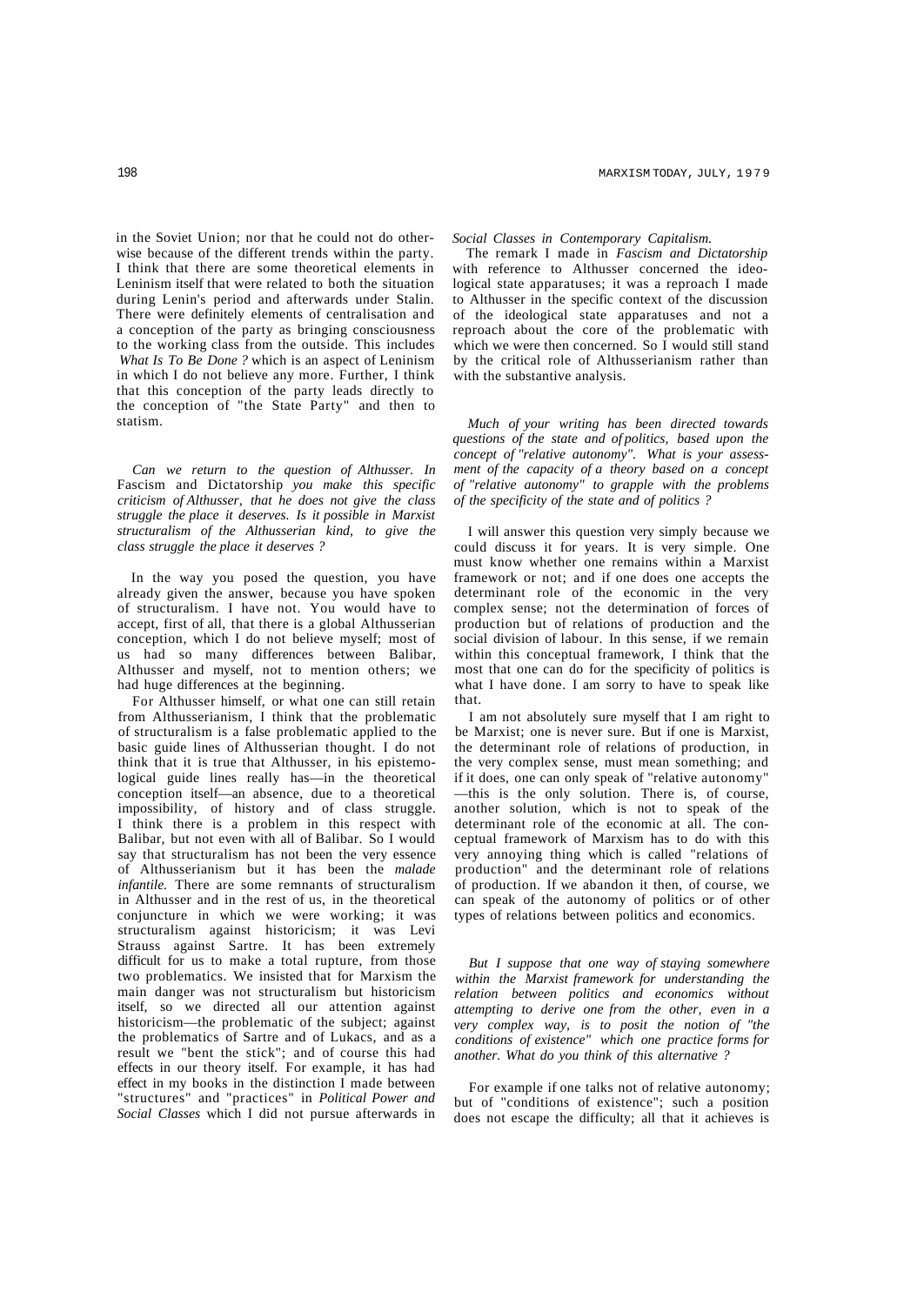to translate the same difficulty into other words. If you say that something is the condition of existence or the necessary pre-conditions of existence of another instance you are still within the relative autonomy framework. Whatever type of formulation you give to it you still have the same core problem. Do we believe or not in a determinant role of relations of production? And if we do you are always going to be limited in the autonomy of politics in whatever way you can express it. The problem still remains, how to find the specificity and the autonomy without falling into the absolute autonomy of politics. It is the core of the Marxist problematic. Now we can probably formulate it better but this question of determination is the central core of Marxism.

The question was posed concerning the relation between "economics" and "politics", but of course the question also requires us to ask what we mean by "economics". Once you include class struggle and then you examine the relative autonomy of the state with respect to the dominant classes and to the class struggle then the problem of economics is different. The question has two terms, politics and economics, which we had to clarify in advance. When 1 speak of the final determination by the economic I already include the relations of production of social classes and of class struggle. There is no "economy as such" and then class struggle on another level. So when I speak of "the relative autonomy of the economic" already the economic has this other sense which embraces the presence of class struggle.

In addition we should note a further danger. If we speak only in terms of apparatuses we have another danger, that of institutionalisation. Apparatuses, after all, are material condensations of relations. In the famous example, it is not the church that created religion, it is religion that created the church. So if we speak in terms of apparatuses, of course, we can clarify the debate: but still we displace it, because we can speak only in terms of enterprises and apparatuses which already presuppose the relations of production thems||ves.

*In your latest book you seek to develop a notion of "authoritarian statism" which I understand as being the intensification of state control associated with the decline in political democracy. Is this theory simply a more sophisticated version of the much more traditional Leninist thesis that monopoly capitalism necessarily tends towards authoritarianism ? Is it not true that the political reality of the experience of European and North American capitalism, is that intensified state control has developed* alongside *an expanding area of political democracy ?* 

This question raises a more general problem: can we find significant differences between *forms* of state that correspond to different stages of capitalism? It is certain that under monopoly capitalism, as seen by Lenin, the state has gone through very significant modifications which existed under fascism and also in the New Deal; you can find some common characteristics without resorting to a simple identification of these different regimes. In this sense you can speak in general of the fascist state and the parliamentary state as being two forms of capitalist state. You can find some common characteristics alongside the essential differences. What I tried to say about "authoritarian statism" was to find the general characteristics of a new phase of the state because I think that we are at a turning point in the organisation of the capitalist state. My object was to find a formulation that could designate the general characteristics of this turning point, without identifying it with a specific regime. So when I speak of "authoritarian statism" it does not mean that political democracy or representative democracy is going to end. "Authoritarian statism" can take extremely different forms. It can take neo-liberal forms as in France, or it can take a much more authoritarian form as in Germany. Nevertheless we are witnessing a decline of representative democracy in the classical sense without implying that there is a trend towards fascism. I tried therefore to distinguish between "authoritarian statism" and fascism.

/ *think my anxiety can be expressed in terms of the political implications that flow from your conception of "authoritarian statism". The democratic transition to socialism to which you are committed depends upon the possibility, prior to any advance towards socialism itself, of creating the conditions for an expanded democracy. Yet the possibility of achieving this democratic advance would seem to be more remote as a result of the advance of "authoritarian statism".* 

This is the whole problem. It is the question of rupture. The thing that I want to point out is that what democratic socialism requires is a deepening and an extension of liberties, of representative institutions and so on. This can not occur without a deep transformation of social and economic conditions. This is the conclusion that I draw: that you cannot struggle to expand political rights and liberties is a defensive position against the authoritarian tendency of today's capitalism. But I believe that we cannot save political democracy any more without profound modifications of the social and economic structures of capitalism itself.

*Can I ask you to clarify your idea of "authoritarian*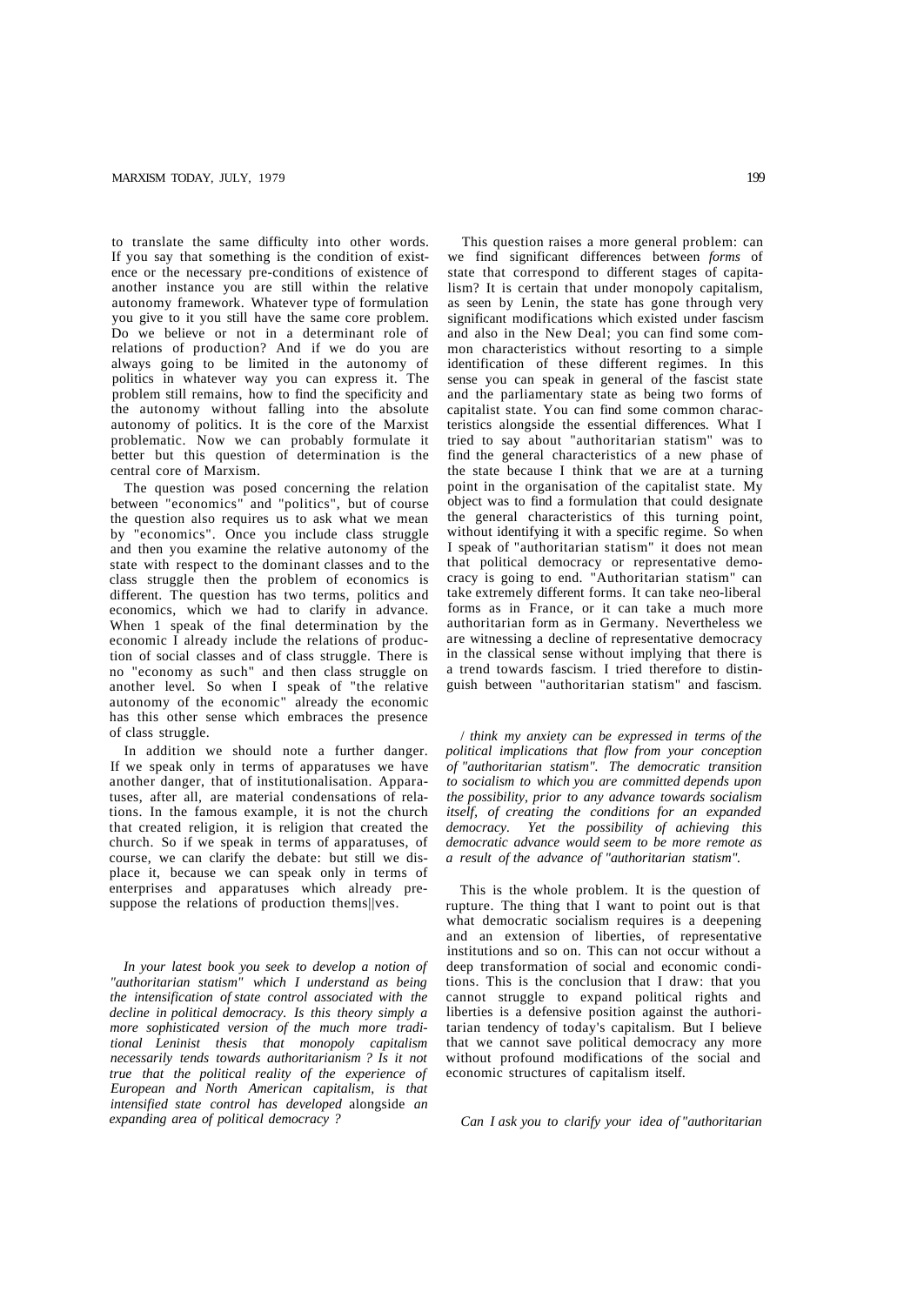*statism". Is it merely a phase of the "interventionist state" or is it a distinct new type of state succeeding the liberal and the interventionist state ?* 

I am not entirely clear myself because there is a general difficulty about the stages of capitalism. The Leninist conception was of two stages, the first that of industrial capitalism, the second stage that of monopoly capitalism. I have held the view that in these stages, we can have different phases but we cannot speak of a third stage. But I am no longer so certain about this position. Within this framework, "authoritarian statism" could not be a distinct stage as long as we retained the commitment to two stages. But now I think the problems are much more complicated. My earlier discussion of them very much revolved around the theory of state monopoly capitalism, and the debate within the PCF on this topic. Now I think that, even if we speak of phases of interventionist states, the contemporary transformations of the capitalist state are not therefore simply a phase; something much more important is involved in the emergence of "authoritarian statism".

*You tend to talk about the current stage of "authoritarian statism" in the context of the intensification of generic elements of political crisis as well as economic crisis. This begins to sound as if you are suggesting that the final stage of capitalism has arrived.* 

Yes, I see the problem. It is a danger which I was not very conscious of and now I see when you speak of it. I see very clearly that there is a danger but I want to stress that it requires us to consider what we mean by the structural crisis of capitalism. In my text *The Crisis of the State* I try to analyse this structural crisis of capitalism, taking issue with some of the conceptions of the French Communist Party, and insist that the existence of such a crisis does not imply that it cannot be resolved.

**\***  *What is the connection between this discussion of 'he state and the emphasis which you place on the role of the single dominant mass party ?* 

I have tried to say that even if you do not have the massive, dominant governmental party what you do find is a relationship between two parties that are able to exchange political power between themselves. I had in mind the German model or even the British model, where even within the core of the state apparatus you could find a mixing of forces of Labour or Conservative, or of Social Democrats and of Christian Democrats, which tends to function as a single mass party of the bourgeoisie, in spite of

the differences that might exist between them. Even if we do have ordinary governmental changes in this sense they are superficial changes in the face of an institutionalised core of forces belonging to both parties.

*Can we turn to the question of your conception of Socialism. You now oppose a simple Leninist or vanguardist conception of "the party". In the concluding chapter of* State, Power, Socialism, *you talk about the need to combine forms of direct democracy and forms of representative democracy. But you do not explicitly discuss how these two different forms are to be articulated or combined.* 

The problem is that these are extremely new questions, and we are increasingly becoming aware that we do not have any positive theory of democracy in Marx. We have the theory of capitalist democracy and the theory of dictatorship of the proletariat. But we do not really have this positive evaluation and theoretical foundation for the type of the articulation between direct and representative democracy. Now it is clear that, as long as we speak of representative democracy, the relative separation is still going to exist between the public and private sphere. This leads us to the more complex problem of the relative separation of the state not being simply a question relating only to *capitalist* relations of production. If it is not necessarily tied to capitalist relations of production then perhaps the very question of the relative separation in capitalist relations of production itself becomes much more problematic. This is the first problem.

The second problem is about the vanguard party. We must be very clear. As soon as we speak of a plurality of parties in the transition to socialism and as long as we take this conception seriously, it is evident that you cannot "have your cake and eat it". It is very clear that in the Leninist tradition (although Lenin himself did not have a conception of the one party system) the conception of the vanguard party goes hand in hand with the conception of the dictatorship of the proletariat and the one party system. You can not, at the same time, say we are going to have a pluralism of parties and maintain the Leninist conception of the vanguard party because such a conception of the party implies or even requires the single party system. You cannot have both of them.

Consider the political party; I am not sure at all that a political party is the best form of organising even, in their differences, the new forms of social movements. For example, I am not sure at all that we must ask a revolutionary political party, to take under consideration the ecological problem, the feminist problem and so on. So the problem is not